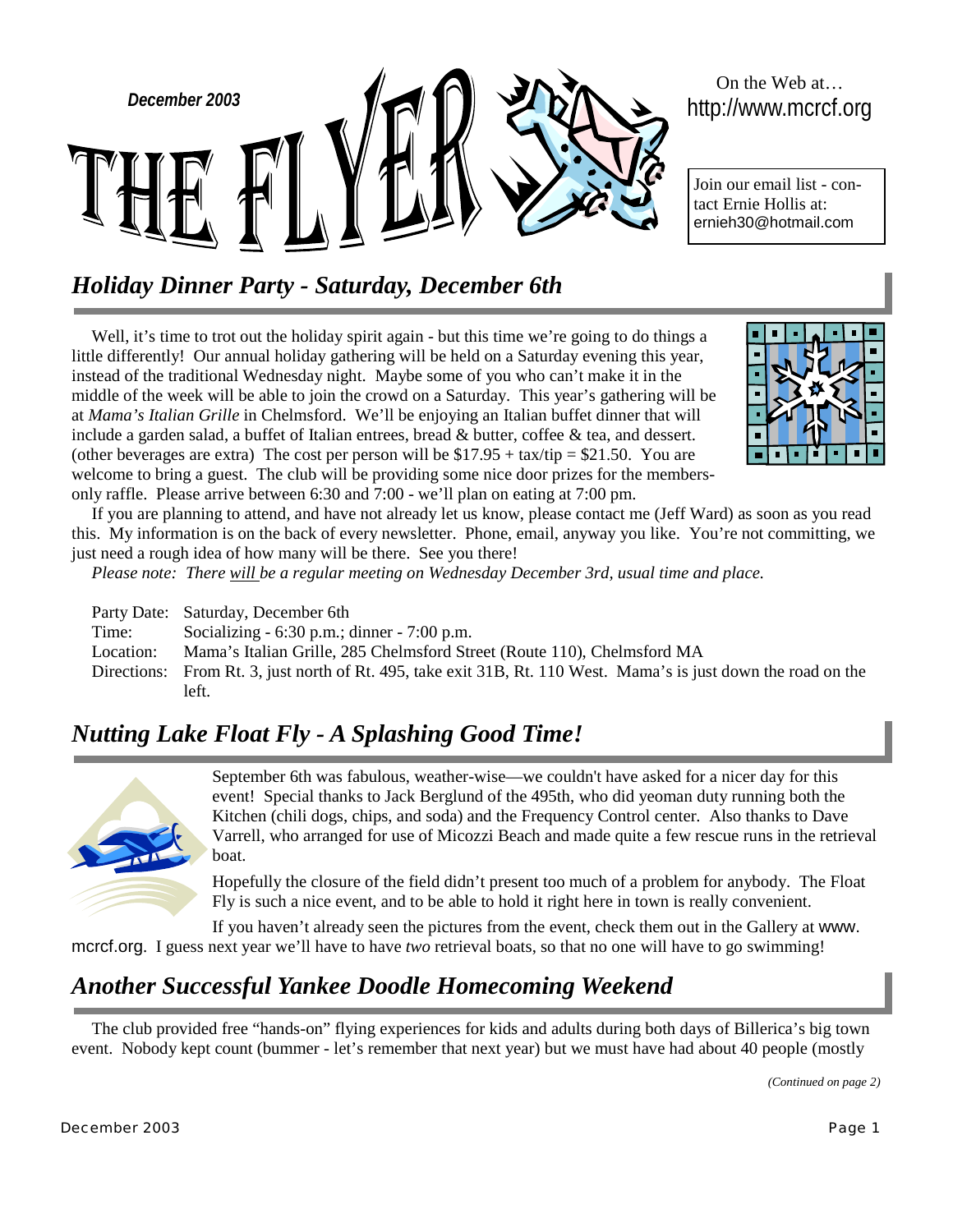#### *Yankee Doodle Homecoming*

*(Continued from page 1)* 

kids, but a few adults) take a turn on the buddy-box. Many thanks to the folks who helped set up, flew trainers and demonstrations, and coached the "trainees".

I hope I can remember everyone from MCRCF who participated: Dan Fisher, Gary Christiansen, Dave Comeau, Ray Capobianco, Ernie Hollis, Tim Sheehan, Dave Varrell, and Jeff Ward. (let me know if I left anybody out)

#### *Thanks from the Town of Billerica*

I recently received this letter of thanks from Selectman Ellen Day Rawlings, in her position as co-chair of Billerica's 350th Anniversary Committee:

*Dear Jeff,* 

 *Well, here it is: a long overdue thank you note.* 

 *On behalf of the entire 350th Anniversary Committee, I would like to extend thanks to you and the Middlesex County Radio Control Fliers for your participation in our first major fundraising event this past August 9 at Vietnam Veterans' Park. Family Fun Day was exactly that. Your group, with the balsa fliers were a big hit, and I know everyone appreciated you being there. It may have been an inconvenience for some of your members, but you may well have uncovered some potential future members.* 

 *Now, for the hard part: why did it take me tow months to send this note?!? I cannot explain that. I can only apologize, and hope you do not interpret this faux pas as a lack of appreciation.* 

 *Thank you again to you and your colleagues. We look forward to working with you on future 350th Anniversary events.* 

> *Sincerely, Ellen Day Rawlings*

## *October Meeting's Guest Speaker Topic: Center of Gravity*

At the October Meeting, we enjoyed having as our guest speaker Mr. Rupert Kosmala. Rupert is an active member of the 495th R/C Squadron, and is a long time model builder and innovator. Rupert gave a very interesting presentation on Center of Gravity as it relates to R/C aircraft models. The presentation was based on material from his previously published article in *Model Aviation* magazine. Rupert showed a technique for identifying a CG reference point on a flyable airplane, and using it to make performance-based changes in the CG. Many thanks to Rupert for to speaking with us.

## *Community Outreach and Education*

We were asked by the Recreation Department (Town of Billerica) if we would be interested in participating in the department's Winter Program. We didn't have much time before the schedule deadline, so based on commitments from a couple of members to help out, we've agreed to do a "Show and Tell" session in March. We will be looking for some help and models to display. It might be nice if, in the future, we could do something more involved, like a "make and take" event where folks are introduced to the basic concepts of model building and flying (like with AMA Cub/Delta Dart rubber-powered planes.) or a multi-week program building and flying a trainer. If anyone is interested in participating in or planning such an event, please let Jeff Ward or John Parisi know.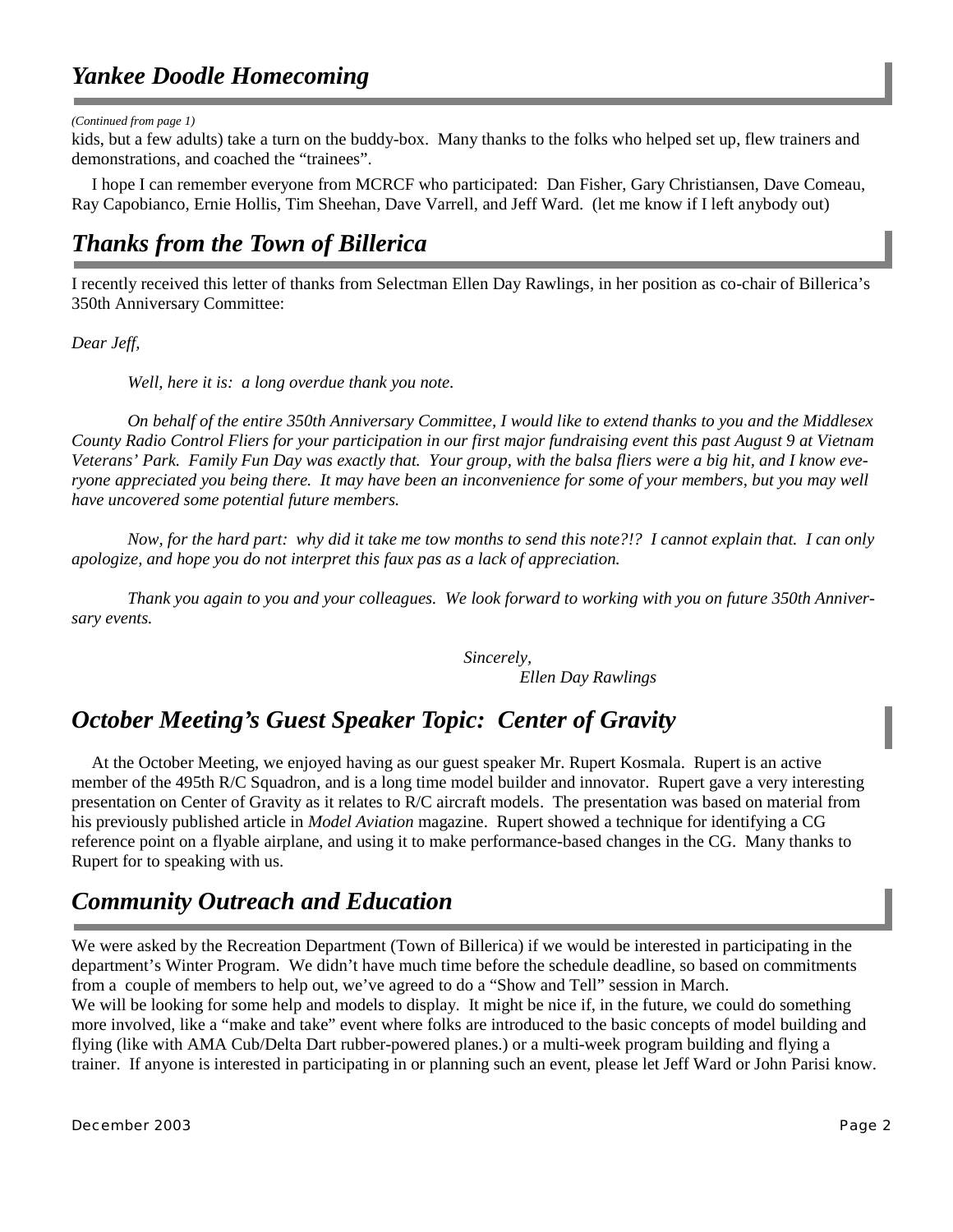#### *President's Message*

We've been blessed with some great late fall flying weather lately, and I hope you've had a chance to take advantage of it. Considering that we were "caught with our skis off" by early snows last year, we're doing pretty well in 2003!

I have a few things for your attention:

- ♦ Safety Item: Please take note of any construction activity on the access road near the barn and horse ring. The new water treatment plant is under construction, and work crews will be very active in that area for some time, especially during normal weekday work hours. If you fly on weekdays, please do not fly over the road and horse ring. In other words, stay away from the east end of the field as much as possible. We've already had a couple of "close encounters" between airplanes and people in the construction area. The road crews and others using the road have enough to watch out for without having to keep an eye out for low flying planes.
- ♦ Elections are coming up in January, and Dave Comeau and Charlie Bacon are the nominating committee. If you are interested in running for office, please let them know, their contact info is at the end of this message. They'll announce the basic slate at the December meeting, but nominations are open right up until the election is held at the January annual meeting.
- ♦ The club auction will be held in early February, so be thinking about things you might want to part with. As usual, we'll need some volunteers to help out with the door, raffles, item running, etc.
- The estate of Jim Semonian was kind enough to donate the left over modeling stuff from the estate sale. Some of it is seriously in need of organizing. In particular, it would be very helpful if someone would check things like radios, servos, and engines for basic functionality - we'll be able to get more for things at the auction if we can say that they work. Also, general sorting into lots of propellers, hardware, etc. would also be nice. Give me a buzz if you can help.
- By now you should have received your 2004 membership form in the mail. Please make it as easy as possible on Ray by printing neatly, and including all required information and items.

Hope to see you at the next meeting, and at the holiday party. Be safe, and have fun!

Jeff

Nominating Committee Charlie Bacon Dave Comeau 978-256-6510 978-266-0406 chazbacon@comcast.net dcom@comcast.net

1903—2003 100 Years of Powered Flight!